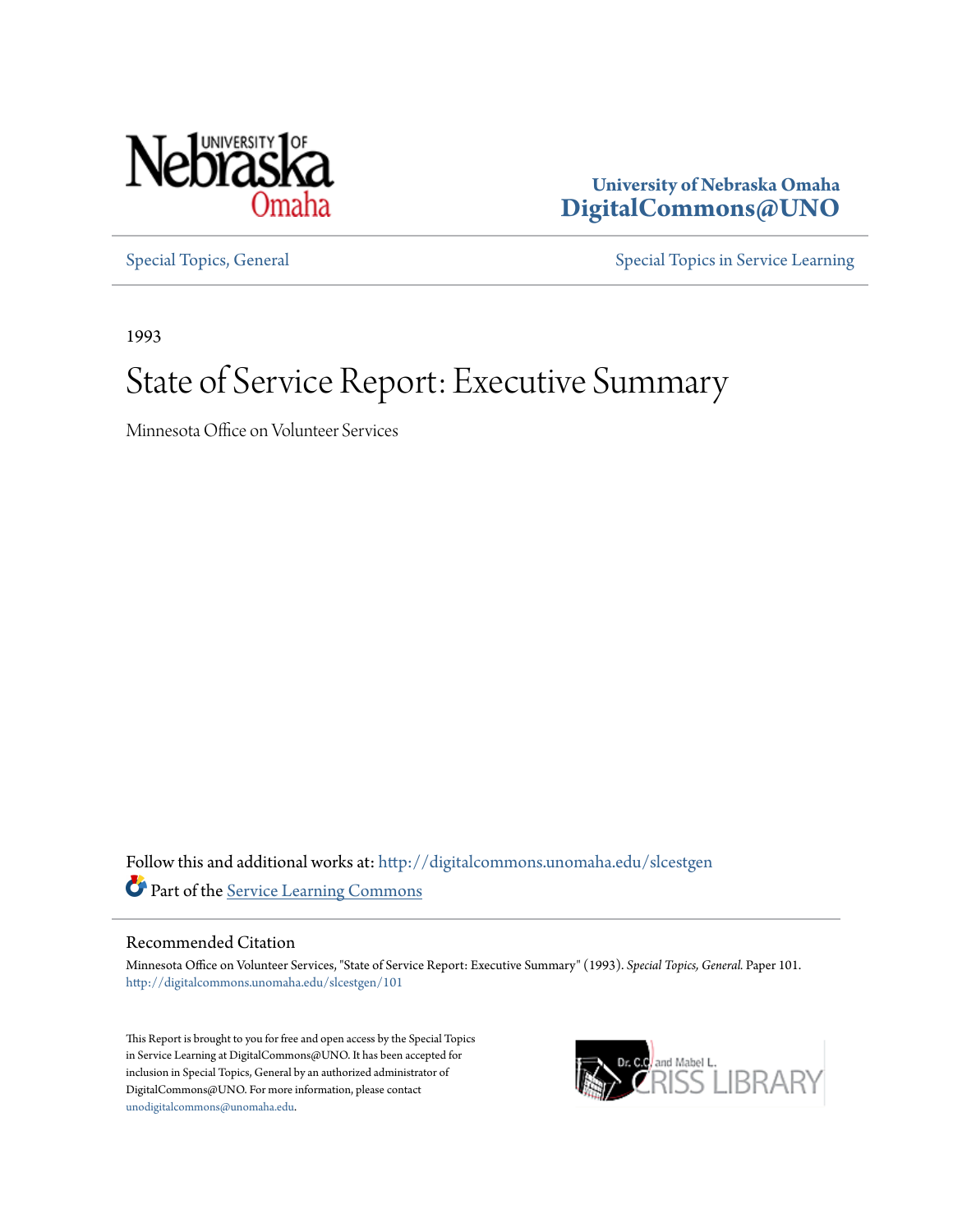This document is made available electronically by the Minnesota Legislative Reference Library as part of an ongoing digital archiving project. http://www.leg.state.mn.us/lrl/lrl.asp

# 930251

 $\frac{d\bar{q}}{d\bar{q}}$ 

 $\tilde{\mathcal{L}}$ 

# State of Service Report Executive Summary

# Governor's Advisory Task Force on Mentoring and Community Service Executive Order 92-2

# Report to the Governor and Legislature in Response to 1992 Omnibus Crime Bill (HF 1849 and SF 1687)

# Minnesota Office on Volunteer Services Department of Administration

March, 1993

*Printing Provided* by *Lutheran Brotherhood*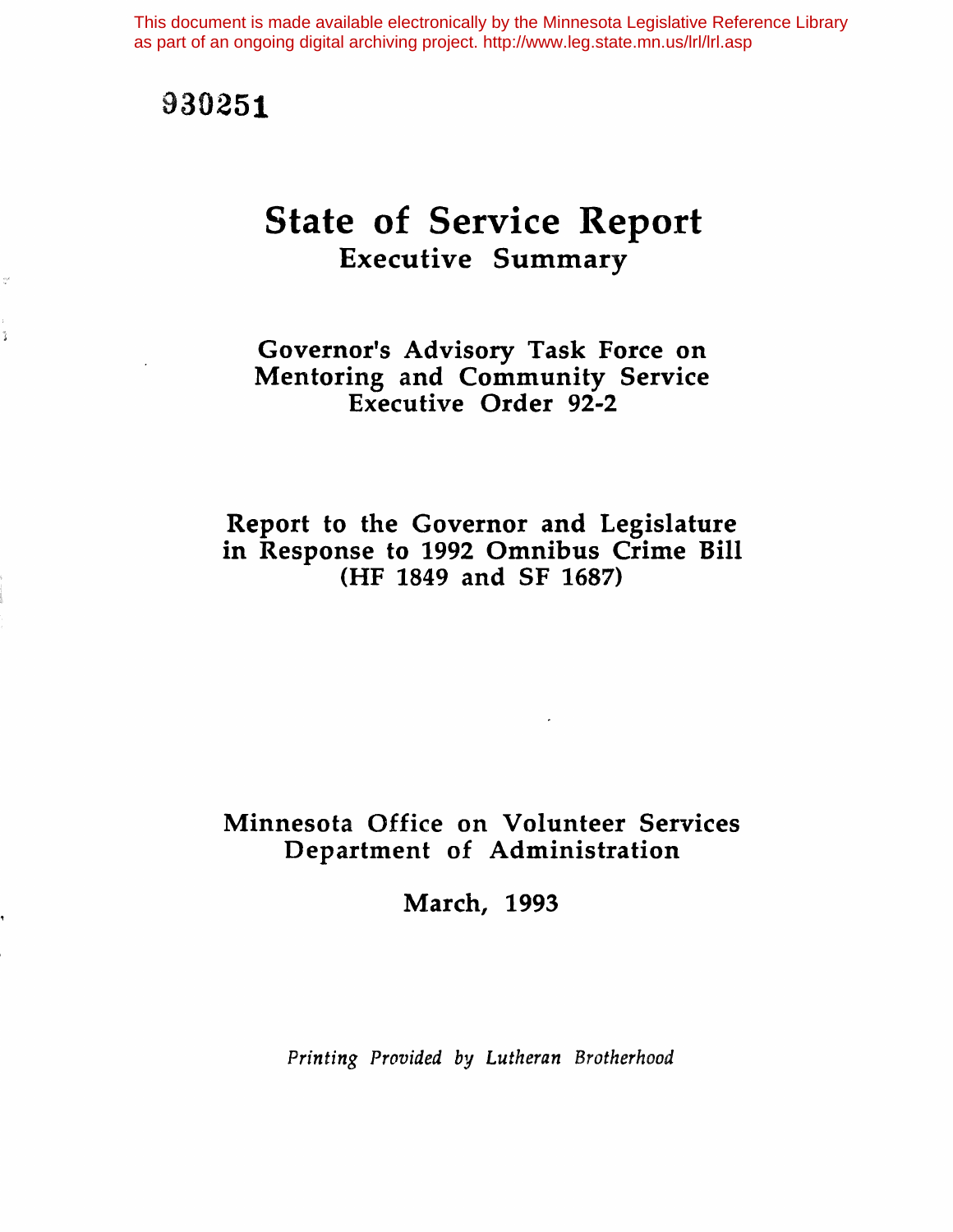"I *don 't know what your destiny will be, but the one thing* I *know; the only ones among you will really be happy are those who will have sought and found how* to *serve."* - *Albert Schweitzer*

# INTRODUCTION

Since the mid-1980's Minnesota has articulated a comprehensive vision for youth service which calls for the integration of service into the full spectrum of a person's life. Organizations reaching K-12 young people, college students, adult volunteers, and full- and part-time service volunteers in the Minnesota Conservation Corps and other programs would provide service opportunities at every age level for every Minnesotan. We continue to advance toward that vision with important achievements outlined in this report.

In 1992 Minnesota influenced youth service policy in other states and on the national level as well. We hosted a regional hearing December 14, 1992 at Minneapolis North High School for the Commission on National and Community Service (CNCS) and the Clinton Transition Team which focused on creating a vision for a new National Service program. Minnesotans of all ages and backgrounds came forward to share their experiences and testify in support of youth service.

A key to the future of this burgeoning movement in Minnesota is the establishment of a leadership hub within state government comparable to offices established in other states (i.e PennServe, SerVermont). State of Minnesota authority is needed if the full potential for youth service and mentoring is to be realized. For the past three years the Minnesota Office on Volunteer Services has served in this role, but now with rapid expansion of youth service programs possible thanks to existing and potential federal funding it can no longer carry this responsibility. The Department of Education has volunteered to staff the Governor's Task Force, help establish and house a MN'Serve department that would coordinate K-12, college and the newly proposed Youth Works program and similar state youth service models. *(See Appendix A)* The Task Force strongly endorses this transition and looks forward to a revitalized new chapter in the advance toward full implementation of a comprehensive state service model.

# SUMMARY OF GOVERNOR'S ADVISORY TASK FORCE ON MENTORING AND COMMUNITY SERVICE RECOMMENDATIONS

As mentioned in the introduction, the future of youth service and mentoring in Minnesota depends on the creation of a reinforced leadership hub within State Government that will coordinate existing state programs, monitor federal funds and staff the Governor's Task Force. Our general recommendation is that the Governor and Legislature act together to create a Minnesota Service Office (Minnesotan's Serve - MN'Serve) within the current Department of Education or future Department of Children and Education Services. Other recommendations are summarized below. *(See Appendix* B *for complete recommendations)*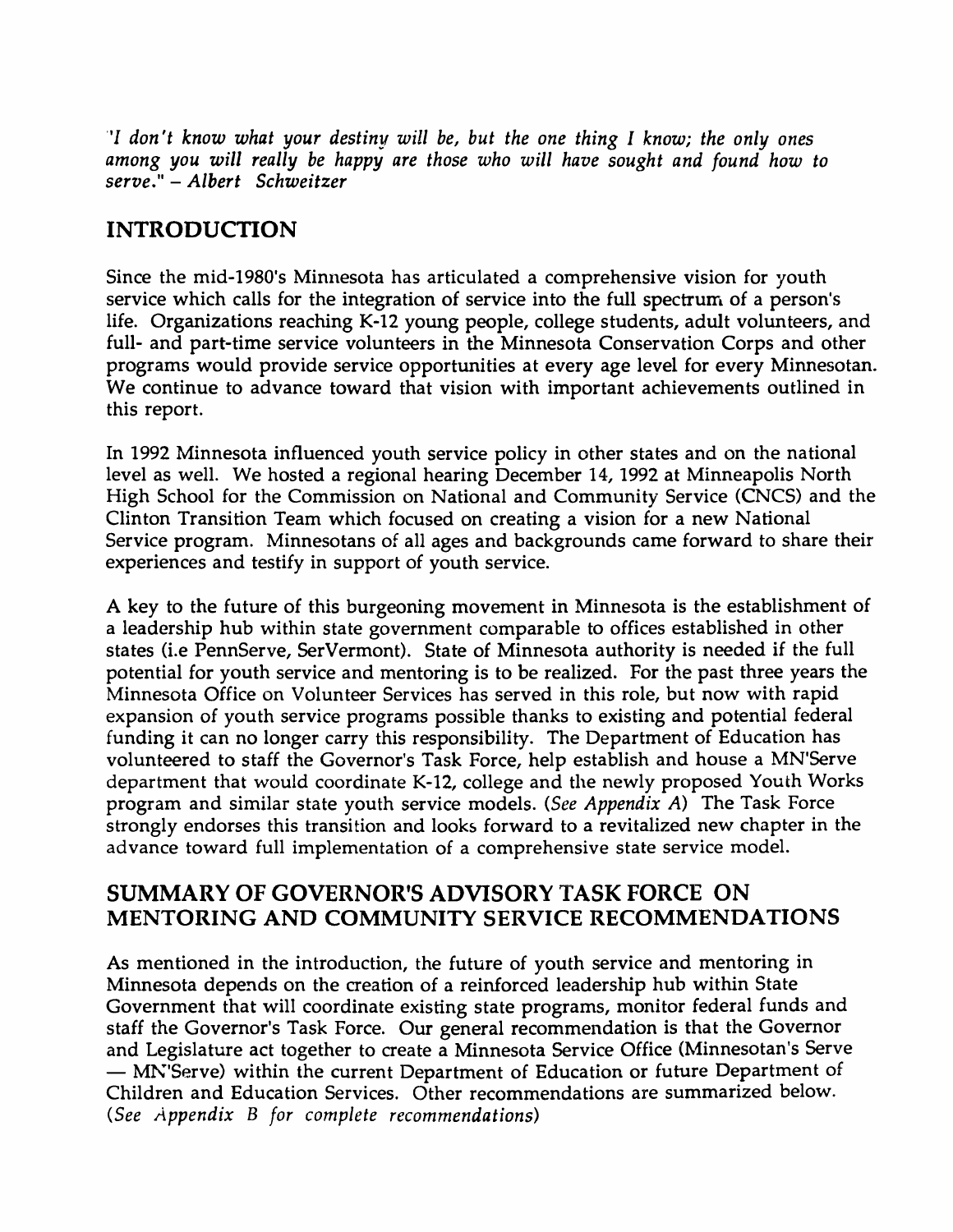### Issue #1

*Comprehensive State Plan*

All youth should have access to mentors and the opportunity for meaningful servicelearning experiences.

• Create an infrastructure enabling all youth to: have the opportunity to participate in community service, have a meaningful service-learning experience, provide service which is of mutual benefit to young people and communities, have access to a mentor is necessary to ensure that the needs of youth are met.

• Add the two recommended milestones to *Minnesota Milestones,* a long-range plan based on Minnesotan's vision for the state and a series of goals against which progress can be measured:

- "all youth have the opportunity to participate in community service throughout their growing up experience"

- "all children will have access to a mentor who encourages and guides their personal growth and development."

# Issue #2

## *Teacher Training*

Ensure that graduates are capable of implementing service-learning methods of instruction as part of every grade and discipline they are qualified to teach by December 31, 1994.

• Teacher training institutions must report their approach and the results of teacher preparation for service-learning to public System Offices, the Minnesota Higher Education Coordinating Board and the State Board of Teaching.

• Request monies for networking, training, capacity building and evaluation activities, to be administered by the Higher Education Coordinating Board in copperation with the Minnesota Department of Education.

Issue #3

*Integration into Higher Education Institutions*

# All higher education institutions will encourage integration of service-learning into collegiate courses and curriculum.

• Involve young people in projects that encourage interaction with reople from socioeconomic and cultural backgrounds which are different from their own.

• Funding for mini-grants, training, technical assistance and evaluation related to collegiate curriculum in service-learning is requested to be administered by the Higher Education Coordinating Board.

## Issue #4

## *Increase Capacity in K-12 Schools*

Increase the capacity for school-based and community-baced service-learning.

• Increase the youth service levy aid from \$.85 to \$1.00 per capita. Annually review each school districts youth development/youth service program to access the additional \$.15.

• Establish staff positions for capacity building for school-based service-learning and to assist community agencies to support youth involved in community service.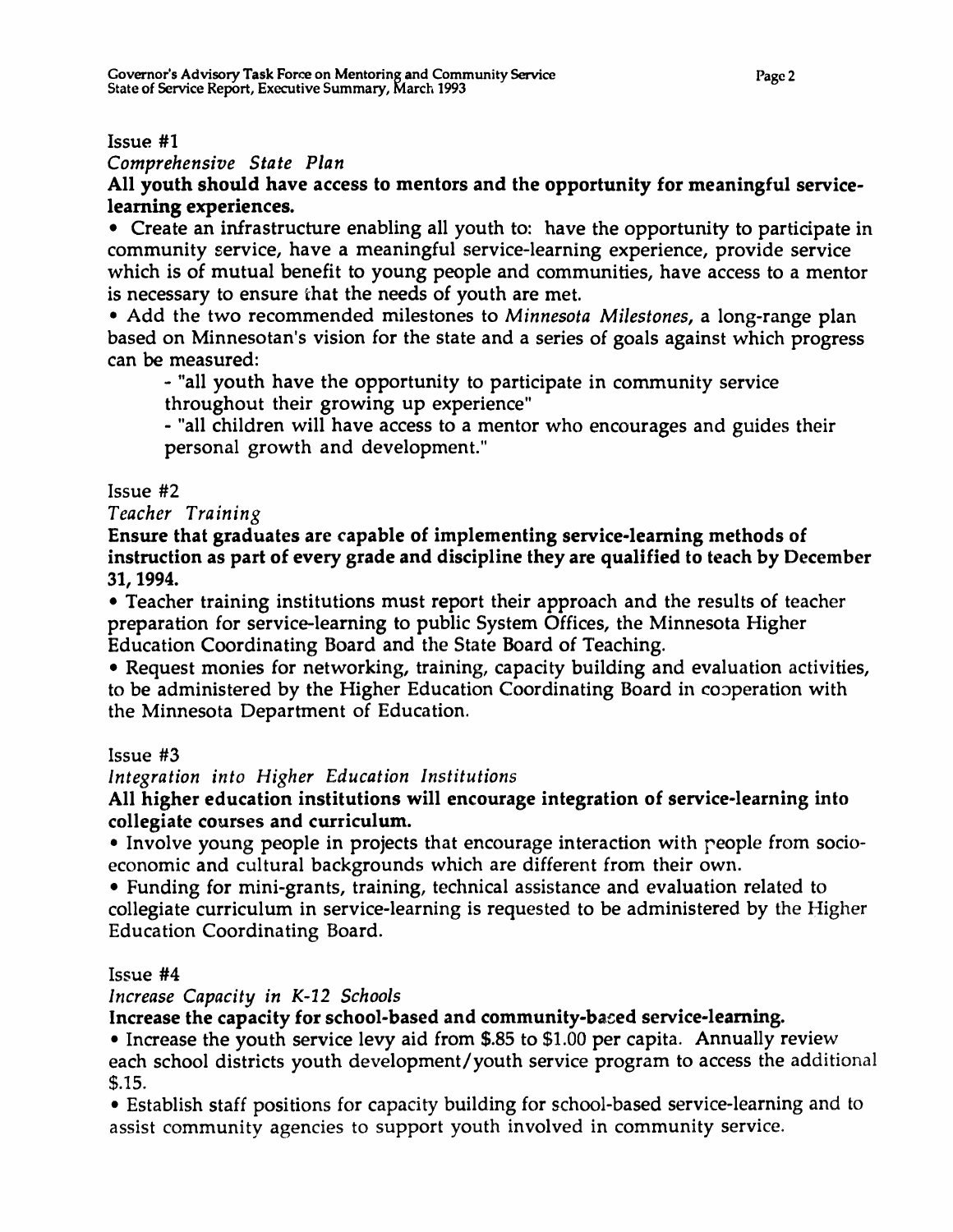Page 3

• Establish a public/private matching grant program for local organizations to prepare them for involving youth in community service and to be designated for youth service entrepreneurial initiatives.

# Issue #5

*Build Capacity for Mentoring Statewide*

Initiate a state focus on mentoring through personal example, a challenge to state agencies and the development of policies to support involvement of state employees as mentors to children and youth.

• Build capacity for mentoring statewide by funding a part-time staff person in the Minnesota Office on Volunteer Services or other appropriate agency to develop and support the Minnesota Mentoring Network.

• Expand the existing database on people involved in mentoring in schools, agencies and nonprofit organizations through surveys, hearings and focus groups.

# Issue #6

# *Full and Part-Time Service Corps*

Full and Part-Time Service Corps should be implemented which are geared toward the "forgotten half" including individuals who are undereducated and underemployed.

• Identify grant recipients in urban and rural areas.

• Develop a program involving at least 100 participants.

• Seek "non-State" funding match to cover costs above the state appropriation for the service corps.

• Incorporate the "Principles of Best Practices" developed by Youth Service America's Working Group on Youth Policy.

# BACKGROUND: MENTORING AND YOUTH SERVICE

# Mentoring programs match caring, responsible individuals with youth to encourage and guide their personal growth and development.

Mentoring is a cost-effective way to make a difference in the lives of young people. Studies show young peoples' ability to succeed depends greatly on the absence or presence of adults who help them establish values, build confidence and inspire effort. Yet the increase in one-parent families and two-parent working families, the breakup of the extended family and other factors have left many young people without access to caring, mature aduits who are able and willing to play that role. The Minnesota Mentor Network funded by Lutheran Brotherhood and others evolved from a 1991 recommendation by Minnesota's Blue Ribbon Committee on Mentoring and Community Service. The Network partners are working with the Governor's Advisory Task Force on Mentoring and Community Service, as well as existing and new organizations, addressing mentor-related issues and needs. The goal of the Minnesota Mentor Network is to expand the quantity and enhance the quality of mentor opportunities in Minnesota by providing a coordinated statewide system for recruitment of mentors, encouraging networking among mentor program leaders to share ideas, experiences and resources, and promoting quality guidelines for mentor programs.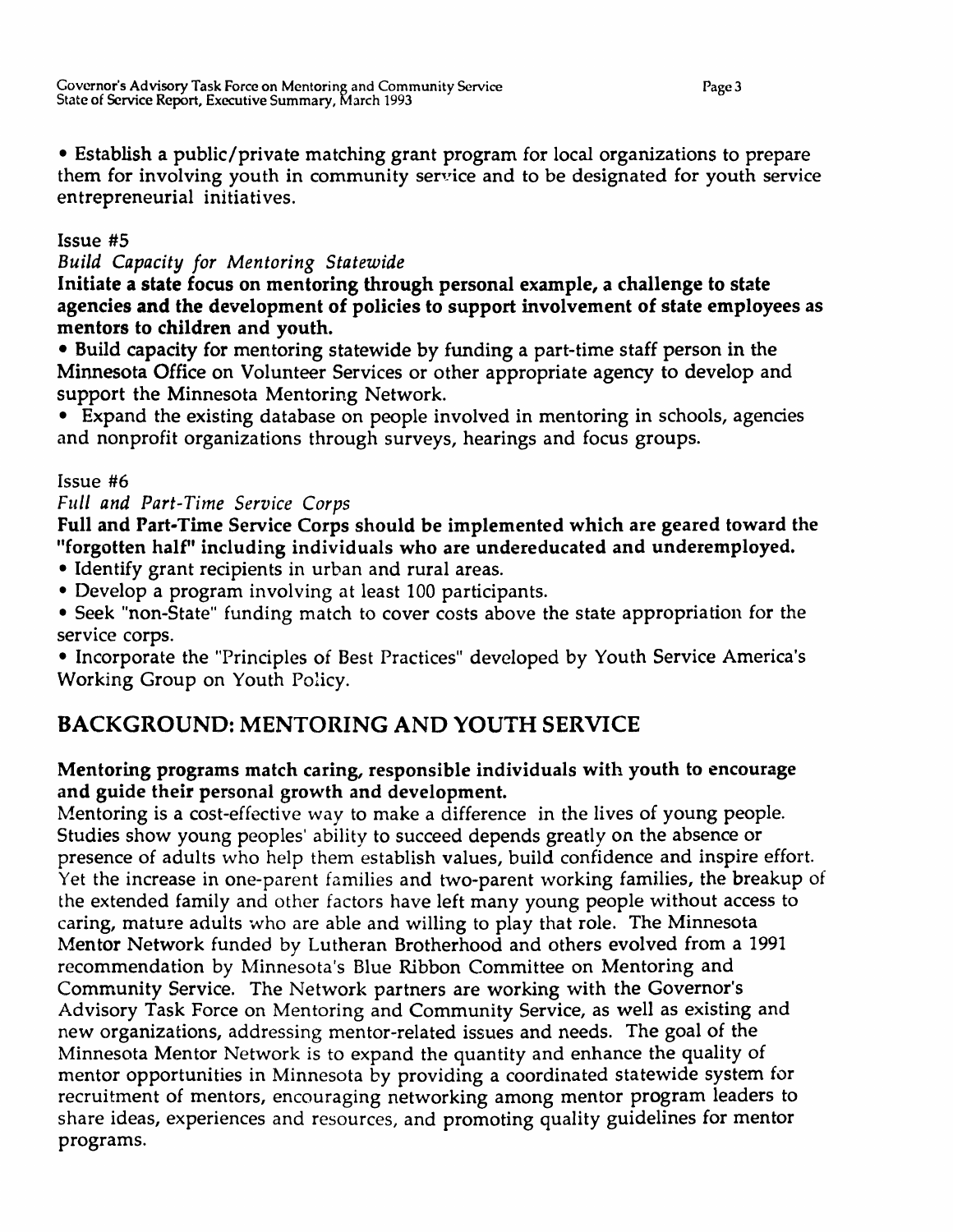Youth community service involves efforts by young people to make significant contributions to the welfare of the community. Youth community service takes place through a variety of organizations such as: schools, colleges, government agencies, community based organizations or through individual initiatives.

Young people of all ages are working to build a better Minnesota. On October 7, 1992, students from the Ojibwe School on the Fond Du Lac Reservation participated in St. Louis River Watch water quality monitoring activities. Students conducted water chemistry tests and surveyed the benthic macroinvertebrate community. A core group of students has been identified to develop the sediment testing center. In Minneapolis, the Students Reaching Out Program at Anwatin Middle School has 13 students with disabilities tutoring three to eight year olds with disabilities. In Rochester, seven Youth Service Leadership Action Teams for 7th and 8th graders at two junior highs are involved in service-learning projects which address community needs related to poverty. In St. Paul, the Hmong American Partnership, Hmong Youth Pride has 13 Hmong students from Central and Como High Schools participating as mentors for fourth to eighth graders enrolled in Hmong Youth Pride, a drug and crime prevention program serving Hmong children living in St. Paul public housing. Much of this creative service-learning programming can be attributed to the \$3.5 million available to schools through the community education levy. (See Appendix C)

Both mentoring and youth service provide a unique opportunity for youth to develop leadership, achieve academically, bolster self-esteem, and build a commitment to serving others, thus building better communities and a better Minnesota.

# 1992 BENCHMARKS OF ACHIEVEMENT IN MENTORING AND YOUTH SERVICE

Minnesota Designated "Leader State" by Commission on National and Community Service, STATE RECEIVED FUNDING FROM COMMISSION IN THREE AREAS

Minnesota's vision and long term commitment to youth service played a key role in securing federal dollars to support activities in this state. Minnesota received resources in two of the four available funding slots, K-12 and Higher Education. Minnesota was also selected as one of eight "leader states." An honor which includes additional funding to assist other states in the areas of evaluation, self-evaluation, curriculum development, and the establishment of academic standards.

The breakdown of funding is as follows:

\$235,942 for ServeAmerica (K-12 Programs) \$150,000 for Higher Education collaboration \$245,000 as "leader state" funding

As a result of this funding package, Minnesota has been able to fund 23 K-12 programs. Of the 23 grantees, nine are in urban areas - eight in Minneapolis and St. Paul and one in Rochester; nine are in greater Minnesota which includes rural areas and small towns and an Indian reservation; five are in the Twin Cities suburban area. The state has also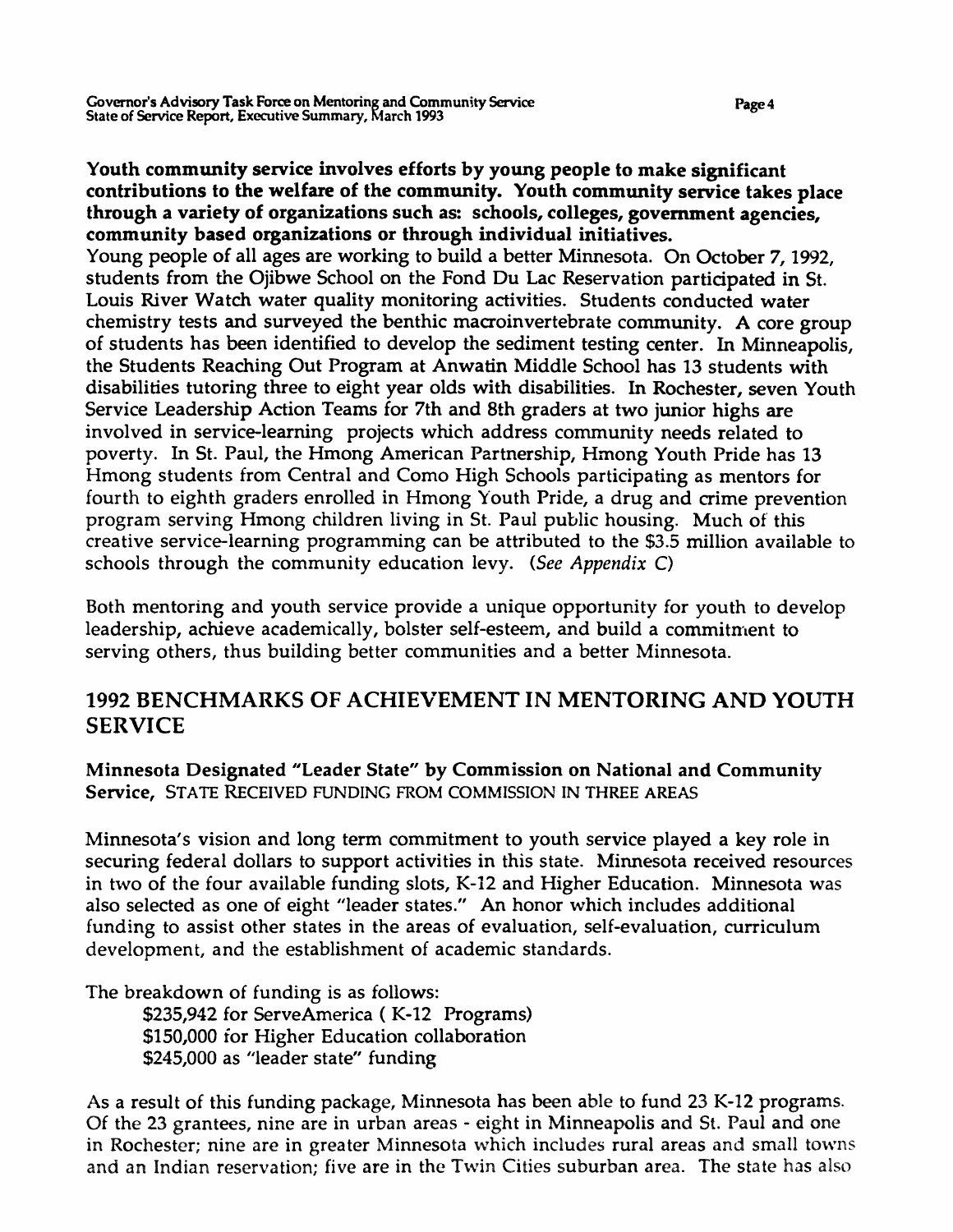established a higher education collaboration effort with a focus on incorporating service-learning principles into teacher education.

Minnesota is unique in the nation because of our comprehensive plan for rnentoring and community service and the extent to which development has taken place in these areas over the past several years. U. S. Senators Paul Wellstone and David Durenberger and the National Youth Leadership Council have been working with the Clinton Administration since the November election to develop the proposal for a national service program. Advocating for the use of existing infrastructures and exemplary program models, Minnesota is once again in position to compete for additional federal resources and to have a part in shaping our nation's future for young people and youth service.

# Proposed Minnesota "Youth Works" Legislation to Create a Minnesota Version of the Peace Corps and Expand Opportunities for Existing Youth Service Programs

This bill, introduced in the House of Representatives in January by Representative Andy Dawkins (DFL), and cosponsored by Representatives Kathleen Blatz (IR), Roger Cooper (DFL), Howard Orenstein (DFL), and Wayne Simoneau (DFL), and introduced in the Senate by Senators John Marty (DFL), Ellen Anderson (OFL), Tracy Beckman (DFL) and Linda Runbeck (IR) links youth to community service, community service to education, and education to the business community. The authors of the bill ask the state of Minnesota to stop planning for children's failure and start investing in our children's success. "Minnesota Youth Works has been called a lot of things - a workfare program or a modern day Civilian Conservation Corps, for example," said Representative Dawkins, the bill's chief author. "But I like to call it a Minnesota version of the Peace Corps, with G.I. Bill benefits."

Minnesota Youth Works will:

- Use young people as resources to solve problems at the local level
- Guarantee education and job training
- Promote safer communities and a better-trained workforce

While the focus of the legislation is the youth service corps, other components of the bill include:

- Work-based learning program
- Career exploration at the elementary school level
- Increase in the youth service revenue for school districts from \$.85 to \$1.00
- Consortium of higher education institutions

A press conference, organized by high school students from across the state, was held on January 25, 1993 to introduce the bill. Young people have been involved with this legislation from the very beginning, helping to shape the vision of the Youth Works bill. A group of students from North High School in Minneapolis receive the credit for the "Youth Works" name. A unique "lobbying team" of high school and college students have agreed to answer questions, talk to the media, and to contact legislators asking for support of the bill.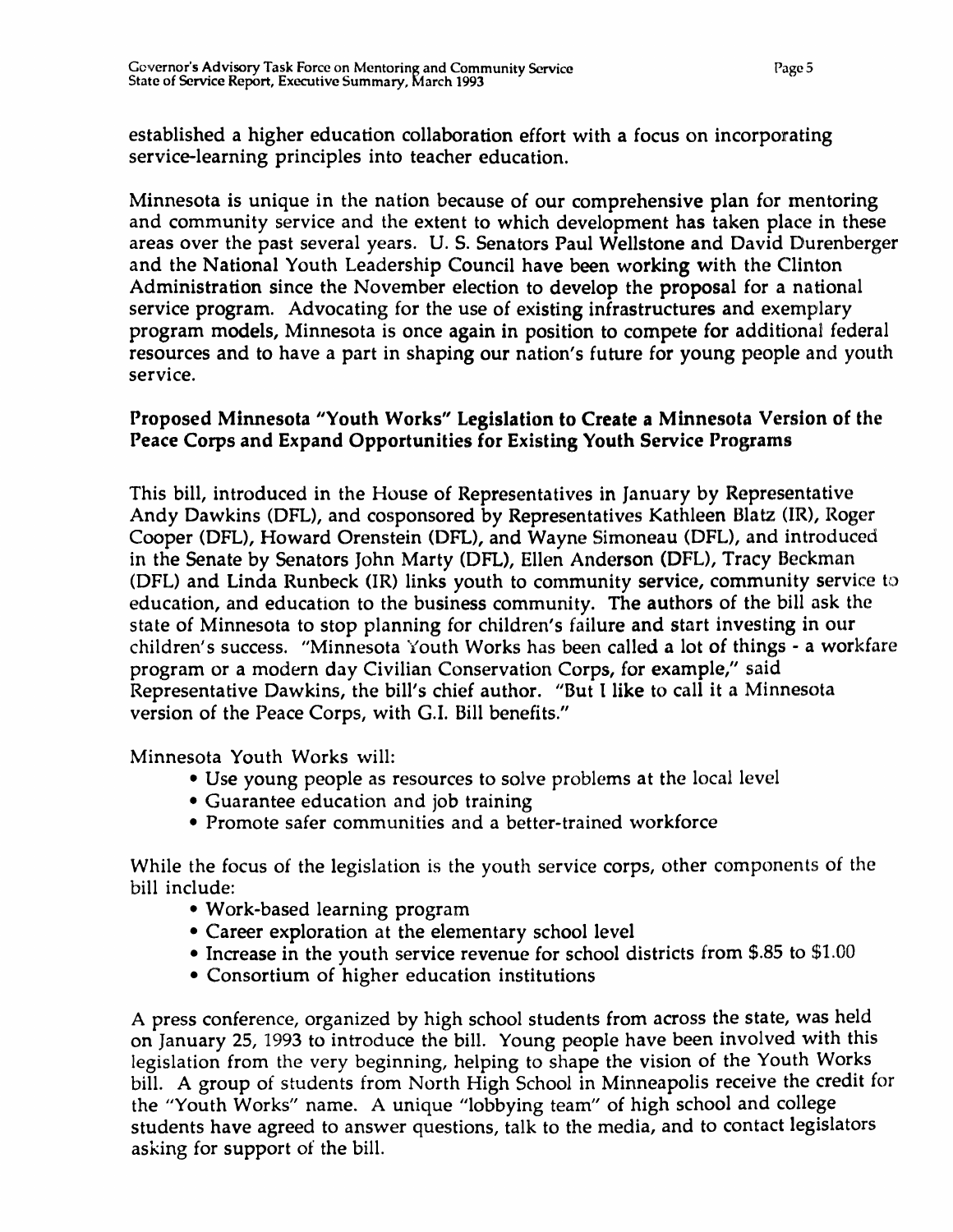The bill has been endorsed by many groups including the Inner City Youth League and the St. Paul Chamber of Commerce. It has high potential as a model for the new Clinton National Service proposals and received solid support from the Governor's Task Force.

Efforts of both young people and legislators will culminate April 17, 1993 at a noon rally on the steps of the State Capitol. (See Appendix  $E$ )

# **Model Learner Outcomes**

The document Model Learner Outcomes for Youth Community Service was published by the Department of Education in November, 1992. It was written by a team of young people and adults and outlines learner outcomes based on end results of actual life experiences gained through service opportunities. Included in the 120 page publication are values, philosophies, and goals for education in the State of Minnesota, descriptions of the model learner outcomes, examples of model programs which integrate servicelearning into the curriculum, and a new paradigm of youth which insists that young people have significant contributions to make to the community, and should be  $v$ iewed as our nation's most valuable resource.

# K - 12 Service Learning

There has been a noticeable increase in the number of school districts offering a specific "Youth Service" class for credit on the high school level during the past three years. In 1992,325 of 399 districts offered programs in youth service with funding through community education. The number of youth participating in community service increased by 40,000 over 1991; over 97,000 young people are now involved in schoolbased youth service programs under state legislation. Over 3,000 youth are involved in service-learning through the federal ServeAmerica program, bringing the state total of Minnesota youth involved to over 100,000. At the senior high level, 148 districts reported that they are offering credit for youth service and service-learning. This compares with 112 districts in 1990-1991, and 49 districts in 1989-1990 as the materials describing the program have been distributed widely. In 1992, CNCS awarded Minnesota a \$235,942 ServeAmerica grant which was used to strengthen 23 K-12 programs across the state. (See Appendix G)

# Minnesota Conservation Corps

During 1992, the MCC's Serve-Earn-Learn program, devoted to natural resource conservation and youth development, involved 76 youth in its summer residential program, and 187 youth in the year-round young adult program. The Youth in Natural Resources program introduces minority youth to career and educational opportunities in resource management. Seventy-three youth of color participated in the 1992 summer program. Several MCC programs were honored with awards in 1992, including the National Association of Service and Conservation Corps' National Exemplary Service Award for the hearing-impaired summer youth program, and the "Star of the North" Polaris Award for excellence in human resource management. (See Appendix H)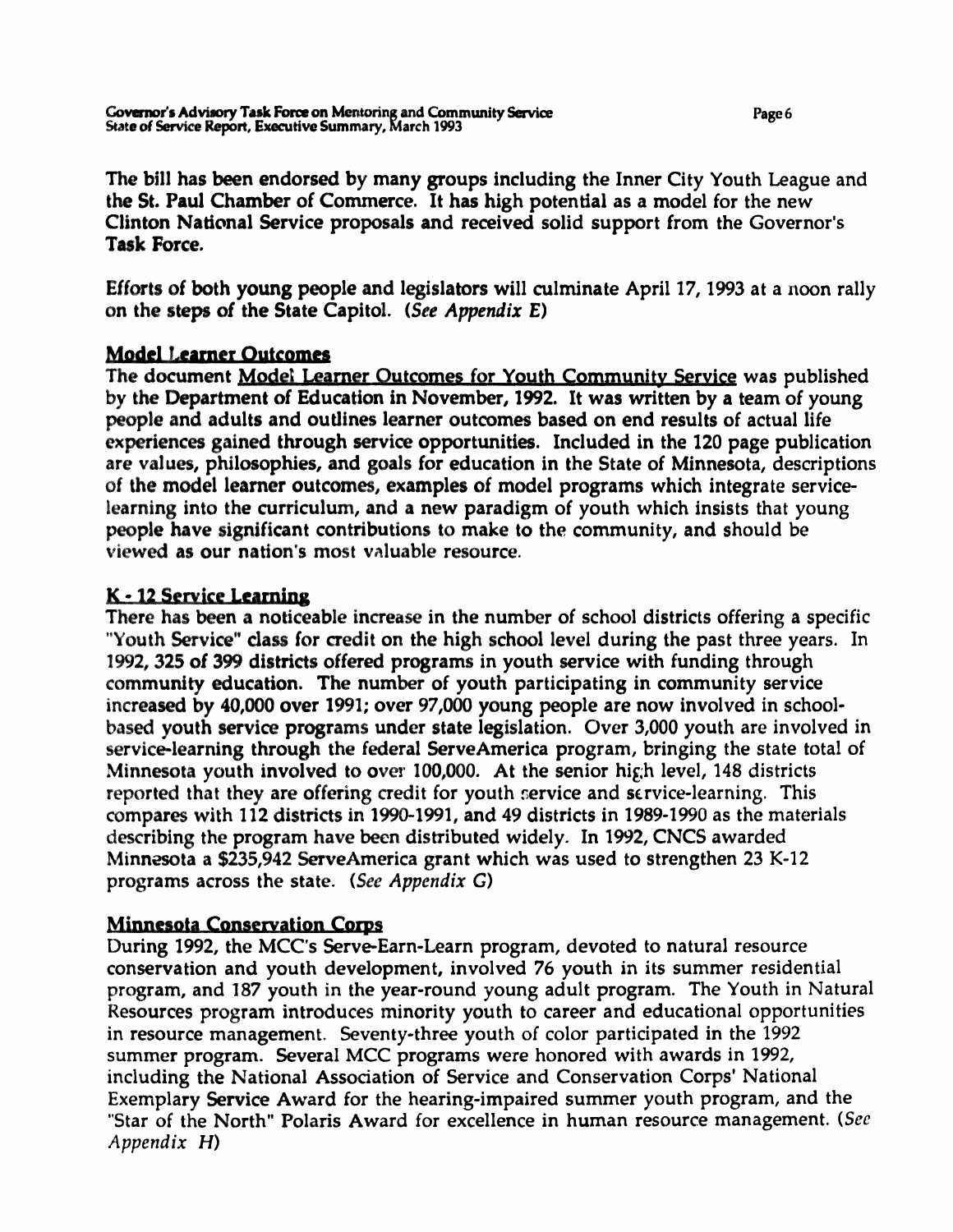# Higher Education

The campus service-learning movement made significant strides in 1992. Eleven Minnesota campuses received National and Community Service Act funds, 20 campuses offered co-curricular service programs, 12 integrated community service throughout the curriculum, and 3 campuses now incorporate service-learning principles into teacher training. A total of more than 7500 students participated in one of these many service options. As a result, Minnesota's college and university presidents are moving boldly ahead to create Minnesota Campus Compact, a state-wide coalition for service-learning. Moreover, service-learning is being seen as an integral strategy that crosses all institutional and curricular lines; a strategy that reinvigorates faculty, staff, students, and communities to enhance academic learning and add insight to solving sodal problems.

# **NYLC Training**

Thousands of educators and youth professionals across the nation are turning to the National Youth Leadership Council (NYLC) for help in integrating service-learning and youth leadership into their schools or agencies. The goal is to ensure a healthy and lasting integration of service-learning and youth leadership through hands-on training by experienced service-learning practitioners. In 1992,the NYLC Training Department has: • trained over 1500 teachers and educators in over 30 states. Of those trained, over *44'0* work in settings with at-risk youth and over 45% work with minority youth. • helped practitioners, administrators and community leaders to understand the concept of and implement service-learning • raised the knowledge base of influential figures in educational policymaking, teacher education, the government and non-profit sector who attend workshops.

## Governor's Youth Service Recognition

Since 1988, the annual Minnesota Governor's Youth Service Recognition has received over 700 exemplary youth service nominations. The range and quality of nominated programs has improved every year. In 1992, Governor Arne Carlson recognized the top 28 programs in the state. These "star" programs consisted of school-based, communitybased and college/university level programs. The 1993 Minnesota Governor's Youth Recognition will be held April 20, 1993. (See Appendix *1)*

# Mentoring

The state of Minnesota has been a leader in the development of mentor programs to fill this void through recruitment of caring, responsible adults to be friends, tutors and role models for young people. The Minnesota Mentor Network, a joint effort of the Minnesota Office on Volunteer Services (MOVS), the Minnesota Department of Education, KARE 11, Lutheran Brotherhood and others will help bring all the various mentor programs together. The goal of the Minnesota Mentor Network is to expand the quantity and enhance the quality of mentor opportunities in Minnesota by: • providing a coordinated statewide system for recruitment of mentors, • encouraging networking among mentor program leaders to share experiences, ideas and resources • promoting quality guidelines for mentor programs. (See Appendix K)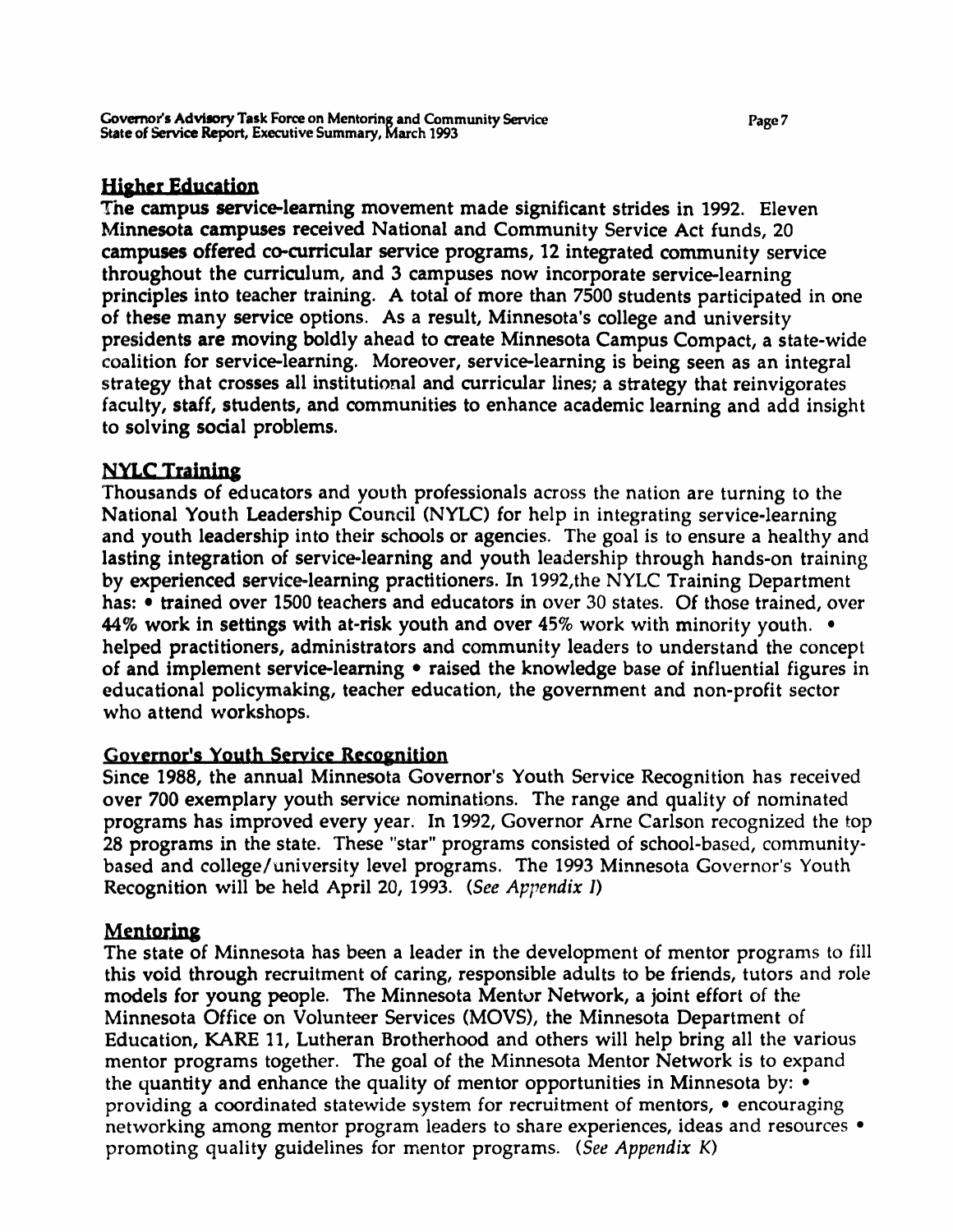Gov**ernor's Advisory** Task Force on Mentoring and Community Service Page 8 (1996) Page 8<br>Stat**e of Service Report, E**xecutive Sum<mark>mary, March 1993</mark> (1993)

#### lIrA Summer Youth Program Considering Youth Service Corps Model

The Department of Jobs and Training is actively considering focusing Job Training Partnership Act (JTPA) funding for 8,500 young people on youth service corps-type programs for the summer of 1993. Service Delivery Areas and program developers are currently discussing implementation. States such as Pennsylvania have already made active use of this funding resource to create service corps programs. (See Appendix L)

#### Other Service Activities

Not included in this brief report are the projects and programs of numerous nonprofit/nonformal education and youth development programs statewide such as Camp Fire, 4-H, Tree Trust, Scouts and the V's. Likewise it does not include the impressive work of adult volunteer programs. In subsequent reports our plan is to be more inclusive as staff and resources allow.

See attached appendices for complete documents from which these summaries have been obtained. Full reports to the Legislature and Governor contain these documents. For a complete report please contact the Minnesota Office on Volunteer Services at (612) 296-4731.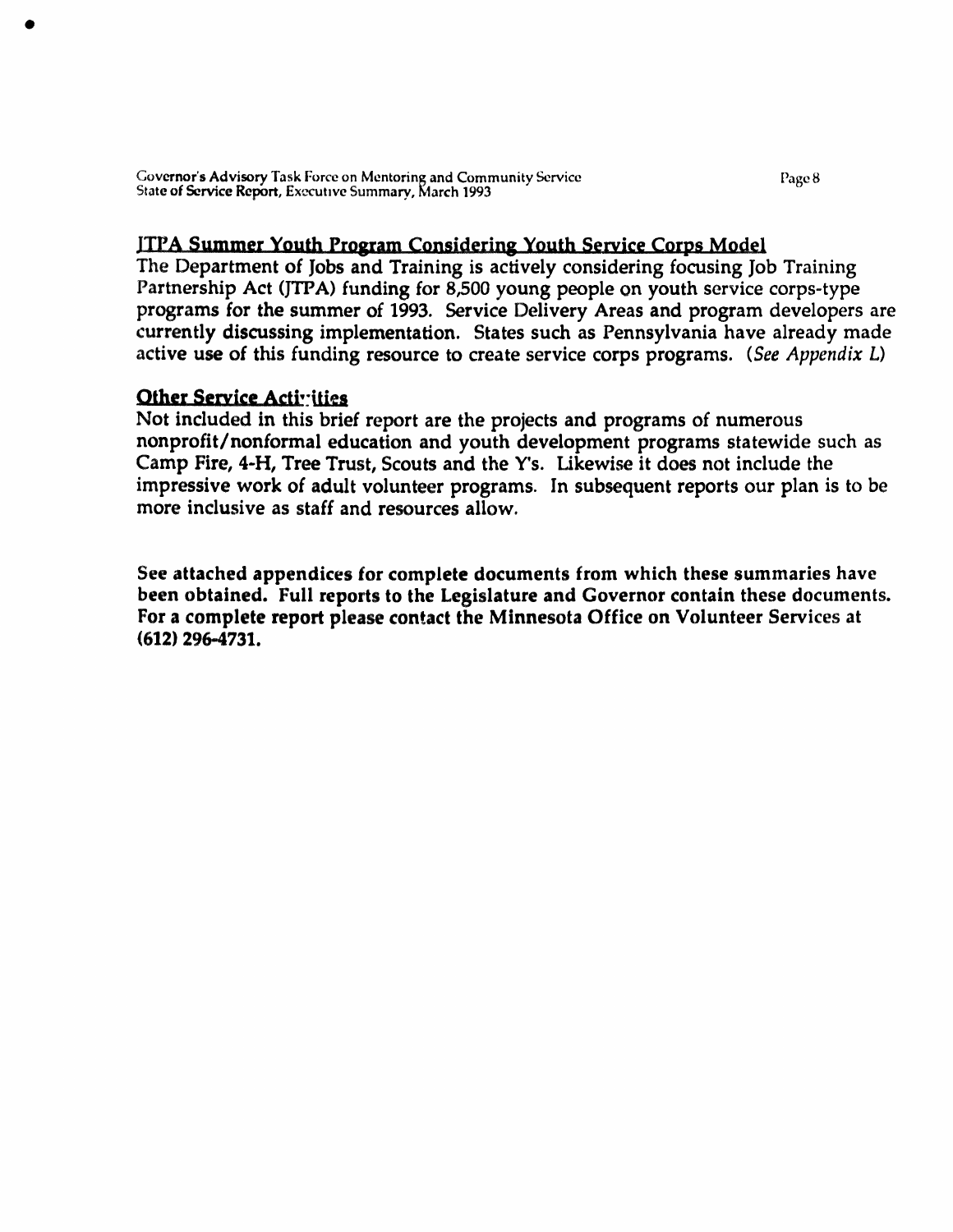### Governor's Advisory Task Force on Mentoring and Community Service

#### **Members**

Donna-Marie Boulay, Attomey Minneapolis, MN

Dawn Campbell, Student St. Paul Central High School St. Paul, MN

Charmaine Chapman, President (Ellery July) United Way of St. Paul Area St. Paul, MN

Laura Y. B. Chin, President Lccann Chin, Inc. Bloomington, MN

Senator Dave Durenbcrgcr (jon Schroeder, Policy Director) Minneapolis, MN

Robert P. Gandrud, President & CEO (Ellen Albee, Manager) Lutheran Brotherhood Minneapolis, MN

Joan L. Gardner White Bear Lake, MN

Virginia Greenman Children's Defense Fund Mendota Heights, MN

Patricia Grimes, Volunteer Coordinator North Country Regional Hospital Bemidji, MN

Ron James, Vice President & CEO/MN (George Blackwell) US West Communications Minneapolis, MN

James C. Kielsmeier, Ph.D. President, Task Force Chair National Youth Leadership Council Roseville, MN

Joel Donald Longie, Ph.D., Assistant to the President Arrowhead Community College Region Esko, MN

Joe Nathan, Ph.D., Director Center for School Change Minneapolis, MN

Tom Peacock, Ph.D., Education Director (Brenda Pollack) Fond du Lac Reservation Business Committee Cloquet, MN

Nathalie Pyle United Way of Minneapolis Minneapolis, MN

Kellie Rourke, Student Hamline University Crystal, MN

Pat Sampson, Executive Director Greater Minneapolis Area Chapter Red Cross Minneapolis, MN

Carol B. Truesdell, Executive Director Minneapolis YOUTH TRUST Minneapolis, MN

Elva Walker, CEO National Purity Minneapolis, MN

Zachary Willette, Student, Vanderbilt University (Amy Fox, Student, Carleton College) Blue Earth, MN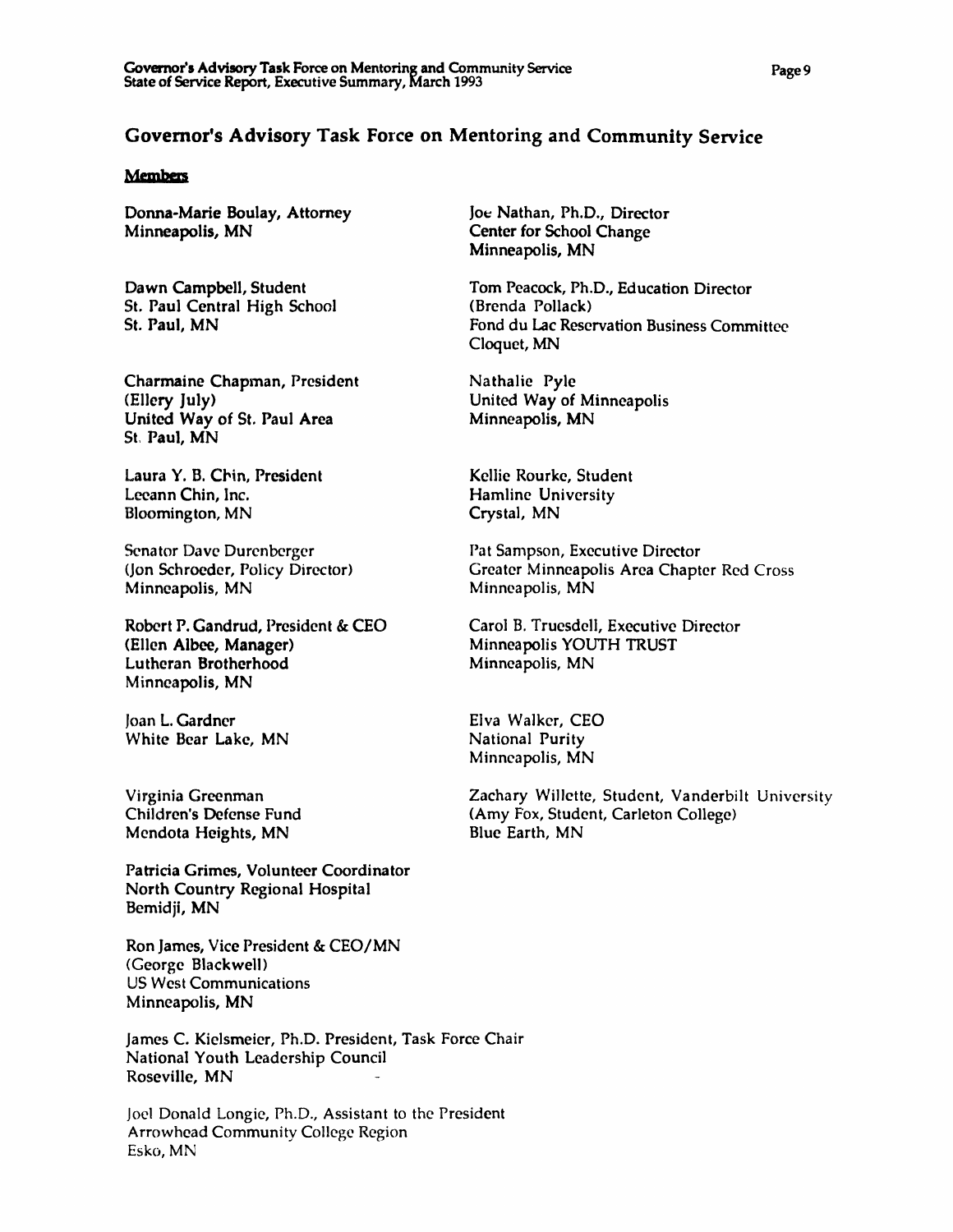# Governor's Advisory Task Force on Mentoring and Community Service

#### Ex-Officio Members

Dana Badgerow, Commissioner Department of Administration

R. Jane Brown, Commissioner Department c. Jobs and Training

Michael Jordan, Commissioner Department of Public Safety

John Gunyou, Commissioner Department of Finance

Linda Kohl, Director Office of Strategic and Long Range Planning

Gene Mammenga, Commissioner Department of Education

Marlene Marschall, Commissioner Department of Health

Robert A. Schroeder, Assistant Commissioner Department of Administration

Susan Lauer Department of Jobs and Training

Carolen Bailey, Assistant Commissioner Department of Public Safety

Jody Johnson, Executive Budget Officer Department of Finance

Marilyn Larson, Executive Director Action for Children Commission

Mary Jo Richardson Coordinator of Youth Development and Youth Service Department of Education

Barbara Nemess, Assistant Commissioner Minnesota Department of Health

David Towers, Executive Director Higher Education Coordinating Board

Orville Pung, Commissioner Department of Corrections

Rodney Sando, Commissioner Department of Natural Resources James Solem, Commissioner Minnesota Housing Finance Agency

Natalie Haas Steffen, Commissioner Department of Human Services

Nancy Walters, Program Associate Higher Education Coordinating Board

Debbie Eng, Executive Officer Department of Corrections

Larry Fonnest Minnesota Conservation Corps

Charles Williams Director of Fair Housing

Mike Newman Chief of Volunteer Services

Representative Roger Cooper, DFL

Representative Becky Kelso, DFL

Representative Andy Dawkins, DFL

Representative Howard Orenstein, DFL

Senator Tracy Beckman, DFL

Senator William Belanger, Jr., IR

Senator John Marty, DFL